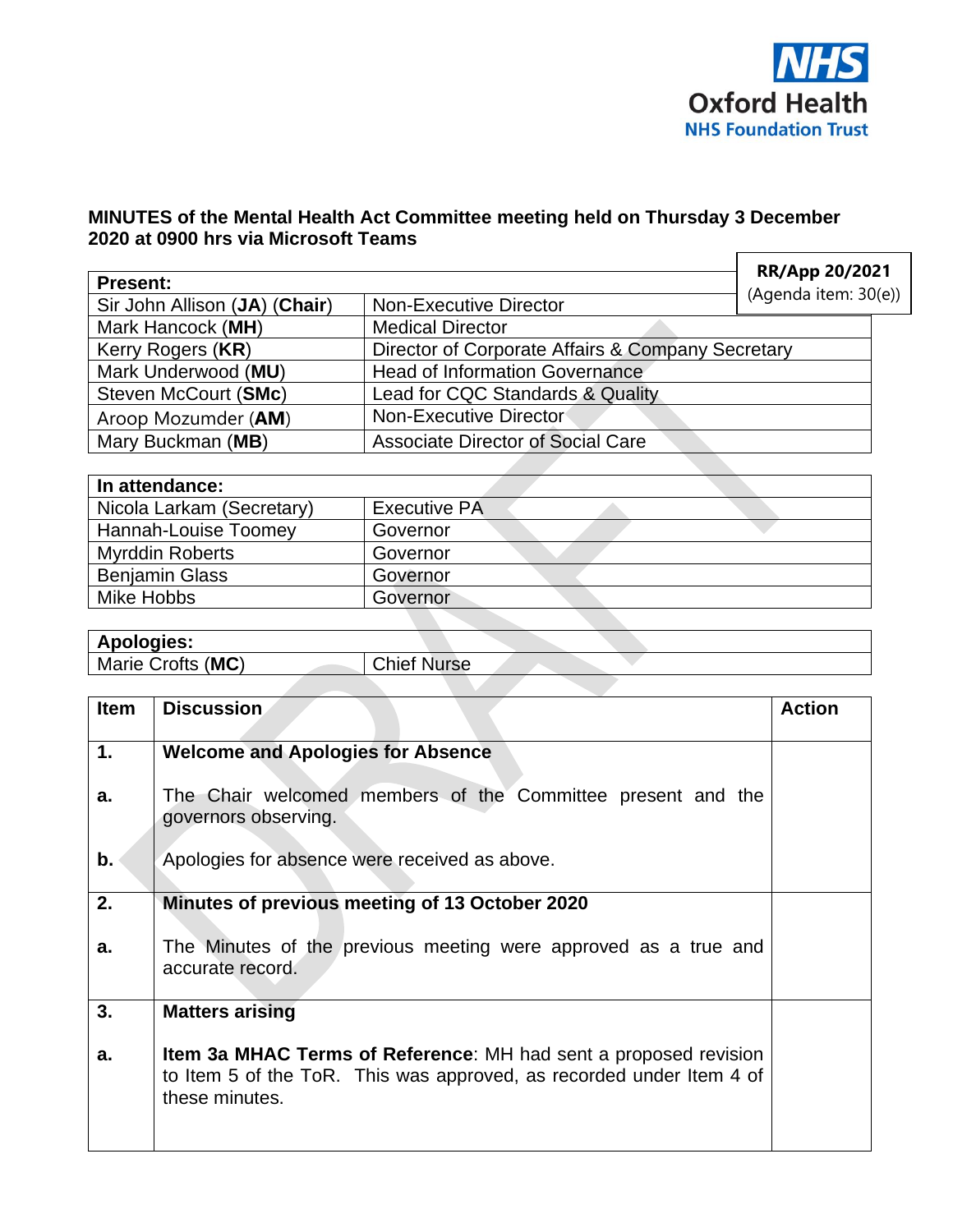| b. | Item 3b Legislation Group Terms of Reference: MU confirmed<br>the<br>TOR for the Legislation Group had been updated as agreed.                                                                                                                                                                                                                                                                                                            |           |
|----|-------------------------------------------------------------------------------------------------------------------------------------------------------------------------------------------------------------------------------------------------------------------------------------------------------------------------------------------------------------------------------------------------------------------------------------------|-----------|
| C. | Items 4f, 4h and 4K IMHA service: MU had not managed to find<br>additional information from outside of Oxfordshire and Buckinghamshire.<br>However, MB had made initial contact with the IMHA service and a good<br>start had been made towards better understanding of their responsibilities<br>and towards steps to improve access                                                                                                     |           |
| d. | Item 4n Admissions and discharges during COVID. AM said he had<br>not sent the requested note as to how information might be provided to<br>the Quality Committee because, on reflection, he thought that the issue<br>went wider than the MHA Committee and would benefit from discussion<br>with MH, MU and SMc before determining any role for the Quality<br>Committee.                                                               |           |
| е. | <b>Item 12 MHA training.</b> MB had arranged for JA and KR to undertake<br>MHA training. training,                                                                                                                                                                                                                                                                                                                                        |           |
| 4. | <b>Expanded Terms of Reference</b>                                                                                                                                                                                                                                                                                                                                                                                                        |           |
| a. | In the revised ToR before the Committee it had been proposed to change<br>the name of the committee to the Mental Health Legislation Committee to<br>encompass expanded responsibilities, to include the Mental Capacity Act<br>and DoLS. After discussion, it was decided to retain the existing name -<br>the Mental Health Act Committee.                                                                                              |           |
| b. | The revised ToR were approved subject to the following changes:                                                                                                                                                                                                                                                                                                                                                                           |           |
|    | 2 <sup>nd</sup> line of first paragraph, remove the word 'Legislation' and<br>replace with "Act".<br>• Point $5$ – amend wording to: "Oversee the Trust's response to<br>recommendations from CQC Mental Health Act visits, to ensure<br>progress on action plans and to provide strategic thinking around<br>recurrent themes and areas for improvement"<br>Point 9c – Delete "Obtaining assurance that", substitute "Ensuring"<br>that" |           |
| c. | All agreed the ToR subject to the amendments listed above                                                                                                                                                                                                                                                                                                                                                                                 | <b>NL</b> |
| 5. | <b>COVID Impact</b>                                                                                                                                                                                                                                                                                                                                                                                                                       |           |
| а. | MH said that the impact on the front line was currently not as extreme as<br>in Wave 1. Nevertheless, there were staffing problems owing to shielding                                                                                                                                                                                                                                                                                     |           |
|    |                                                                                                                                                                                                                                                                                                                                                                                                                                           |           |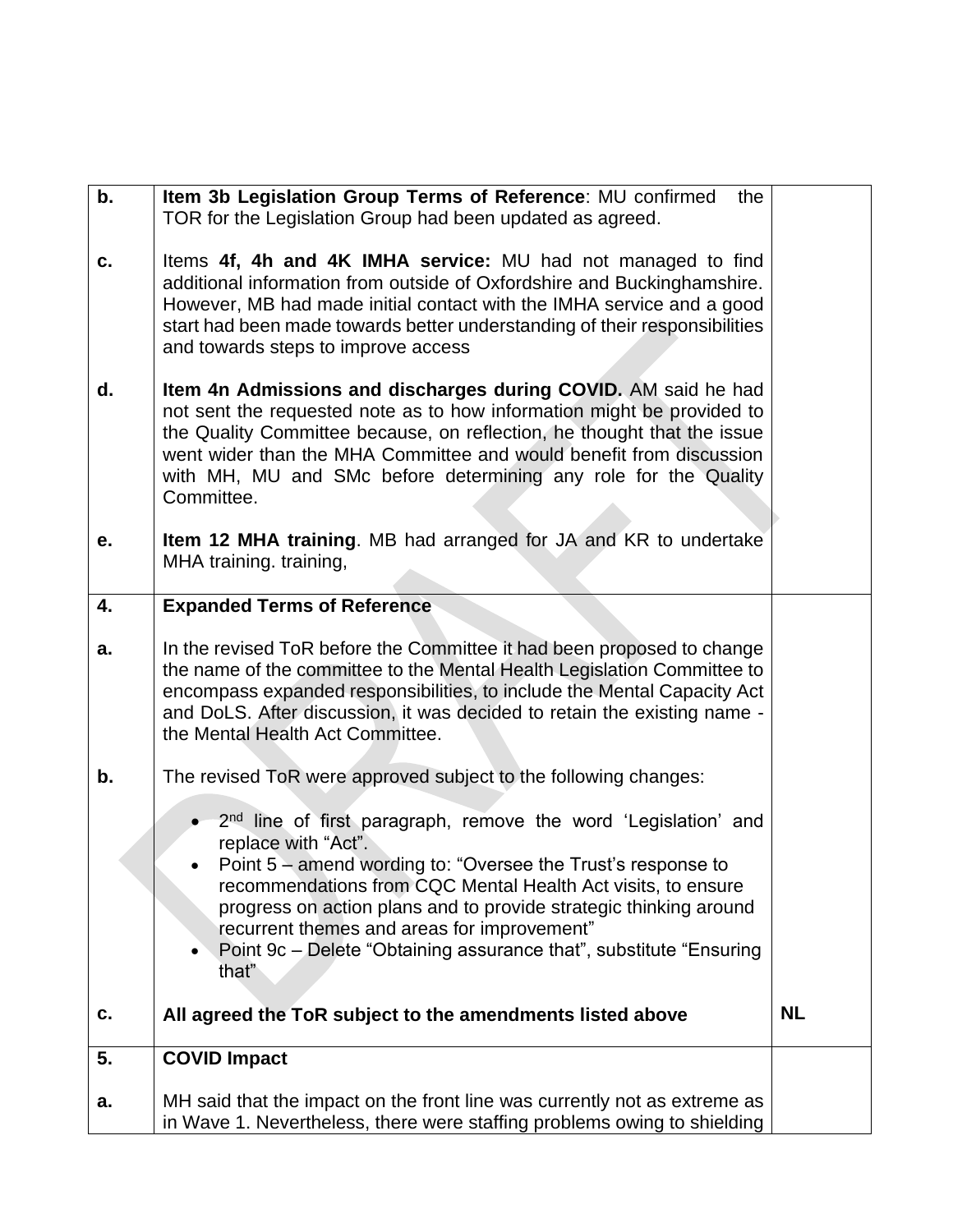needs, for instance. In terms of the execution of the MHA, no significant changes were contemplated; emergency provisions had not been activated.

- **b.** MH confirmed that we had instituted virtual MH Assessments, permitted under the Covid Guidance and accepted by the CQC, where necessary. We did not use it for mere convenience, but in cases such as out of hours occurrences. MH confirmed that virtual assessments were now available, especially out of hours where we cannot do frontline assessments. Most assessments were still carried out face to face.
- **c.** MU confirmed that tribunals continue to be provided virtually and without any access issues. No dramatic changes in activity through the MHA Office had been seen.

## **6. Protection of Patient Rights/Access to IMHA Service**

- **a.** MB reported that she had contacted managers of two POhWER organisations, commissioned by local councils to provide IMHA and IMCA services. She had learnt more about the number of referrals and their origins. Historically IMHAs had relied on physical drop ins to MH wards to have face to face discussions with patients and those contacts were the source of most referrals. Notably, there was variability in the quality of support offered across wards in terms of facilitating the IMHAs' work. Post-Covid, IMHAs were obliged to rely on virtual drop ins and, unsurprisingly, that had proved less successful. They had struggled on some wards when logging in to "Teams" to attend ward rounds and were not admitted.
- **b.** There was concern about access to advocacy for the large number of individuals detained under the Act while living in the community. More thought needed to be given to the referral pathway for those people. MB had contacted Senior Matrons and proposed an arrangement for them to have regular meetings with advocacy leads, also including AMP and Social Care leads.
- **c.** MU commented that it was a consent driven service, while agreeing that there was more that could be done to bring information to patients.
- **d.** JA asked if the IMHA service included an expectation to assist patients who were attending hearings. MU advised that the scope of their duties included supporting patients to understand their rights and to prepare for tribunals, also to understand the difference between tribunals and managers' hearings. He explained IMHAs do not see themselves as an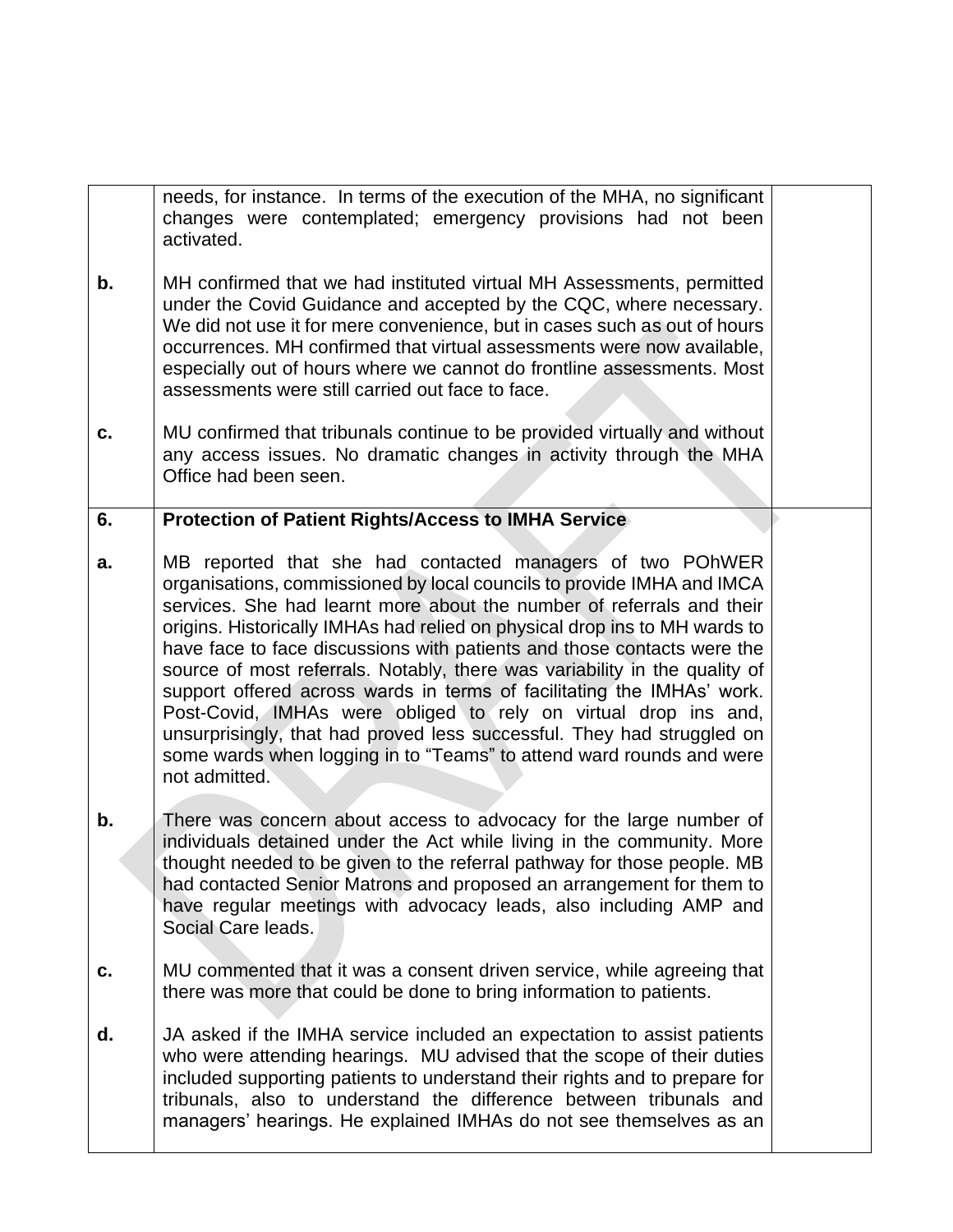|    | alternative to legal advocacy, but they will provide support where patients<br>request it.                                                                                                                                                                                                                                                                                                                                                                                                                                                                                                                              |    |
|----|-------------------------------------------------------------------------------------------------------------------------------------------------------------------------------------------------------------------------------------------------------------------------------------------------------------------------------------------------------------------------------------------------------------------------------------------------------------------------------------------------------------------------------------------------------------------------------------------------------------------------|----|
| е. | JA asked whether IMHAs attended hearings and represent the patient in<br>the same way as a lawyer. MU advised that they were there to help the<br>patient communicate but would not fulfil the role of the solicitor in a<br>tribunal. Indeed, they were not trained for that role.                                                                                                                                                                                                                                                                                                                                     |    |
| f. | JA asked whether a panel should consider adjournment in the event that<br>a patient had not had the opportunity to consult an IMHA. JA suggested<br>that if we are trying to help patients, it was important that they were offered<br>the opportunity. Although, as MU confirmed, whether they chose to take<br>it or not was up to them. Nevertheless, JA felt that ensuring the opportunity<br>was offered was a way of forcing this issue on to the agenda to ensure<br>that we do right by patients.                                                                                                               |    |
| g. | A counter view was expressed that a patient might not want an<br>adjournment. MU opined that operationally, in terms of pre meeting<br>communication between the IMHA office and the Ward, patients could be<br>asked if they wanted a pre-hearing consultation; it was a question of<br>getting the wording right. The availability of the IMHA service was part of<br>the information that is given under the statutory pack, under rights<br>information. This was covered in our electronic patient record system,<br>where there is a specific category concerning information given about<br><b>IMHA</b> service. |    |
| h. | KR raised the applicability of this issue to LD patients - questioning<br>whether there was available to them Easy Read documents about access<br>to help and support. AM felt it would be possible to produce a fact sheet<br>about the availability of the IMHA service and the help that could be given<br>to understand the issues.                                                                                                                                                                                                                                                                                 |    |
| i. | In conclusion, JA asked whether the committee was content with things<br>as they are or whether it was felt some steps should be taken to ensure<br>that patients were at least reminded that advice was available if they<br>wished for it. MH cautioned as to the expectation of "advice". He was not<br>sure the service had people trained to offer advice. They were there to<br>assist patients with communication. He thought that holding out the<br>promise of advice about managers hearings was pushing the remit.                                                                                           |    |
| j. | JR requested that AM draft an appropriate form of words about IMHA's<br>for the Trust, based on the Department of Health Factsheet for KR to<br>review.                                                                                                                                                                                                                                                                                                                                                                                                                                                                 | AM |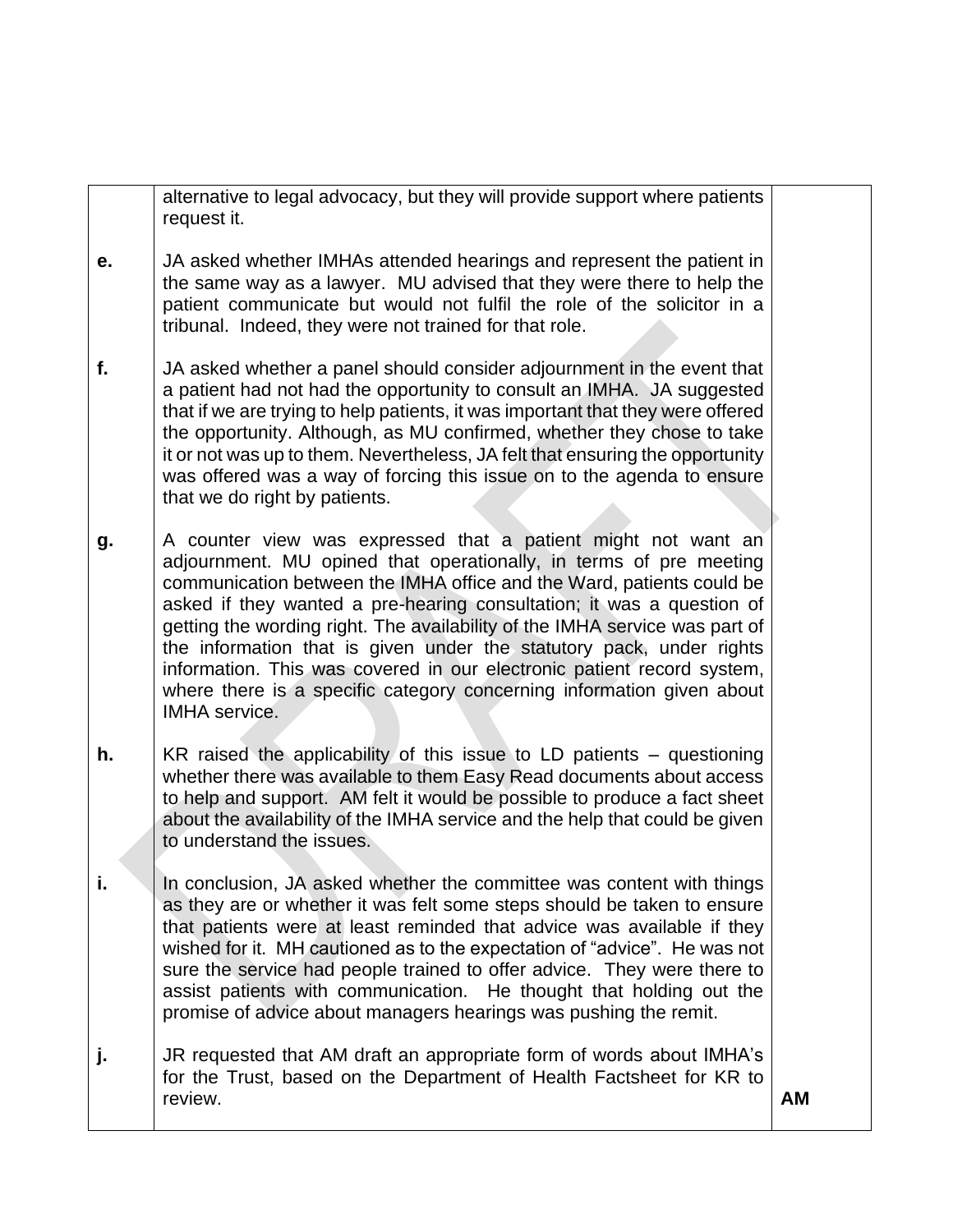| 7. | <b>Essential Standards Audit [ESA] Report</b>                                                                                                                                                                                                                                                                                                                                                                                                                                                                                                                                                                                                                                                                                                |            |
|----|----------------------------------------------------------------------------------------------------------------------------------------------------------------------------------------------------------------------------------------------------------------------------------------------------------------------------------------------------------------------------------------------------------------------------------------------------------------------------------------------------------------------------------------------------------------------------------------------------------------------------------------------------------------------------------------------------------------------------------------------|------------|
| a. | Presentation of Paper 17, Clinical Audit Report, previously circulated with<br>the meeting agenda.                                                                                                                                                                                                                                                                                                                                                                                                                                                                                                                                                                                                                                           |            |
| b. | Since the previous meeting SMc had spoken with MC, and had consulted<br>his team, regarding optimisation of the effectiveness of the ESA. The ESA<br>was acknowledged by all to be a valuable tool. Its frequency was thought<br>appropriate, but a lot of time was spent chasing data and deadlines were<br>often missed in consequence. They were trying to promote timely data<br>submission by clinical teams. MC was now chairing a new QI working<br>group and potentially she sees a role for the clinical audit being more<br>integral into that process. An idea from within SMc's team was to hold an<br>annual meeting around effective action planning as they can see potential<br>dividends with increasing the audit ratings. |            |
| C. | MH pointed out that data submission was optional under Covid conditions.                                                                                                                                                                                                                                                                                                                                                                                                                                                                                                                                                                                                                                                                     |            |
| d. | KR felt the QI link was a good move forward.                                                                                                                                                                                                                                                                                                                                                                                                                                                                                                                                                                                                                                                                                                 |            |
| е. | AM said was reassured by it. He added that the breadth of the information<br>was seen as very large, with areas well beyond the MHA Committee. He<br>advocated wider reporting, to include the Quality Sub-Committee                                                                                                                                                                                                                                                                                                                                                                                                                                                                                                                         |            |
| f. | SMc said that a baseline audit of Mental Capacity Act work had just been<br>started as a pilot based on a small sample of teams. The deadline for<br>submission of initial data was next week and the results would be<br>available by the next meeting.<br>SMc would send this data to MB as soon as available.                                                                                                                                                                                                                                                                                                                                                                                                                             | <b>SMc</b> |
| 8. | <b>CQC Update</b>                                                                                                                                                                                                                                                                                                                                                                                                                                                                                                                                                                                                                                                                                                                            |            |
| а. | SMc briefed on the following developments:<br>He had received very positive feedback from the remote Mental<br><b>Health Act Review on Opal Ward</b><br>He had received notification of a review of Wenrick Forensic Ward,<br>$\bullet$<br>to take place w/c 11 December<br>CQC were adopting a transitional approach to inspections until<br>$\bullet$<br>May 2021 when they would announce their new methodology.<br>The CQC would only conduct inspections where concerns exist.<br>٠<br>The CQC would carry out occasional site visits for Mental Health<br>$\bullet$<br>Act Review in accordance with COVID guidance                                                                                                                    |            |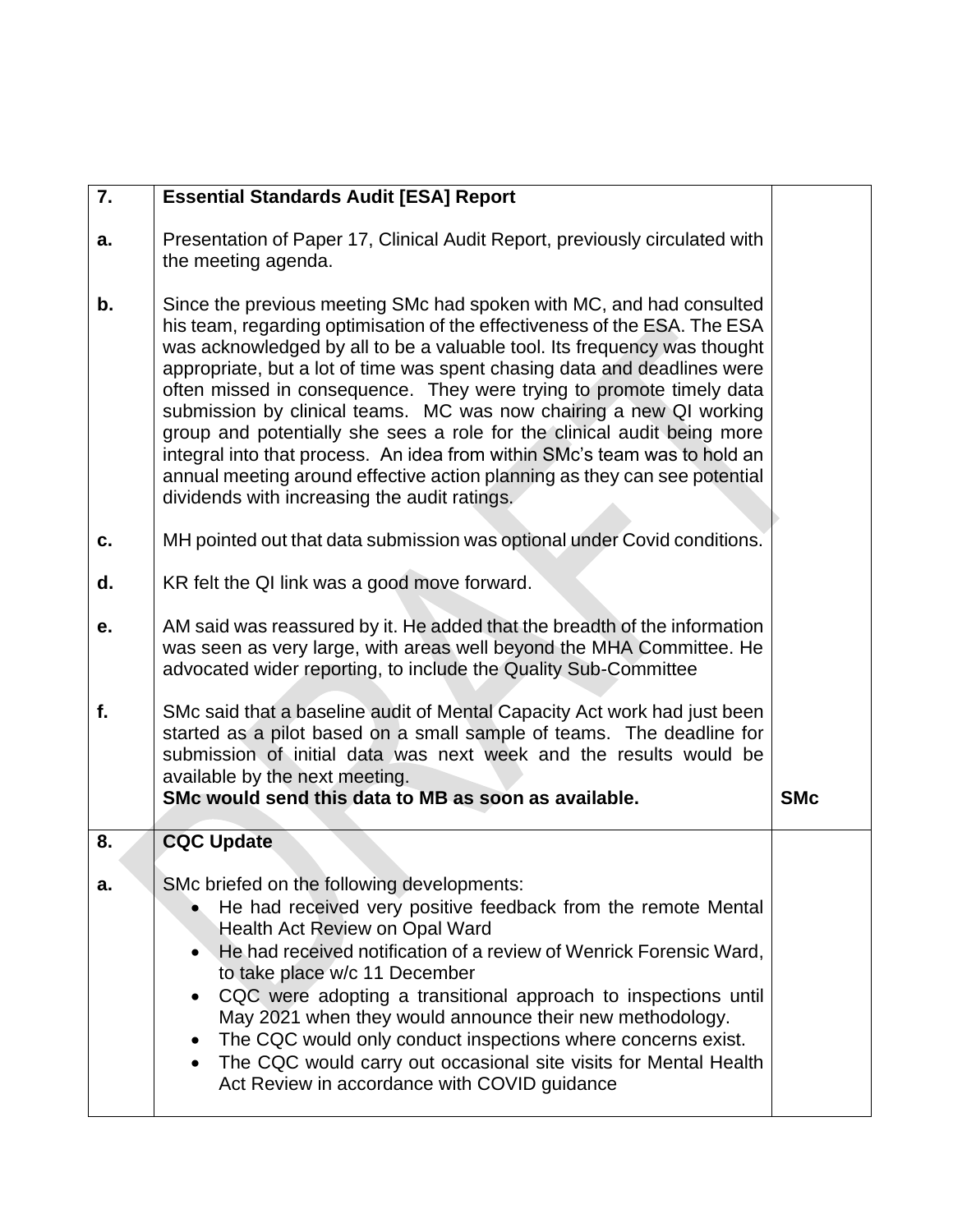| 9.  | <b>Legal Regulatory Update</b>                                                                                                                                                                                                                                                                                                                                                                                                                                                                                                       |  |
|-----|--------------------------------------------------------------------------------------------------------------------------------------------------------------------------------------------------------------------------------------------------------------------------------------------------------------------------------------------------------------------------------------------------------------------------------------------------------------------------------------------------------------------------------------|--|
| a.  | Presentation of Paper 18, Legal Regulatory Update, previously circulated<br>with the meeting agenda.                                                                                                                                                                                                                                                                                                                                                                                                                                 |  |
| b.  | KR recommended that certain matters covered in the report were a useful<br>checklist and potential stimulant for improvements if applying a "true for<br>us" test to the issues within the report.                                                                                                                                                                                                                                                                                                                                   |  |
| C.  | She drew particular attention to the CQC paper "Out of Sight Who Cares?"<br>which gave a sense of progress and addressed working with Social Care<br>and addressing the needs of those with LD. This paper had wide<br>application within mental health.                                                                                                                                                                                                                                                                             |  |
| d.  | On the matter of preparedness for the use of electronic forms, MU<br>confirmed that we had the necessary forms ready and were prepared.                                                                                                                                                                                                                                                                                                                                                                                              |  |
| е.  | On the important topic of restraint, which had been a significant issue<br>nationally, MH said that this had been a major area of attention for the<br>Trust over the last few months. We had relevant policies in place, and<br>much work had been done on reducing prone restraint, with a target of<br>zero. The practical issue was the need for access to the gluteal muscle<br>for injections. He described work with the Pharmacy department regarding<br>medications that would be suitable for use without prone restraint. |  |
|     |                                                                                                                                                                                                                                                                                                                                                                                                                                                                                                                                      |  |
| 10. | <b>MCA &amp; DoLS Update</b>                                                                                                                                                                                                                                                                                                                                                                                                                                                                                                         |  |
| a.  | Presentation of the Mental Capacity Act, tabled by MB.                                                                                                                                                                                                                                                                                                                                                                                                                                                                               |  |
| b.  | In discussion of the presentation, the following points were raised:                                                                                                                                                                                                                                                                                                                                                                                                                                                                 |  |
| C.  | The application of DoLS was queried should a hospital inpatient lacking<br>the capacity to decide for themselves about detention be detained. MB<br>advised that the acid test in such a case was whether the person so<br>detained was free to leave. If yes, they were subject to DoLS.                                                                                                                                                                                                                                            |  |
| d.  | The aim was to replace DoLS through the introduction of Liberty<br>Protection Safeguards (LPS) by April 2022, which could be delayed as<br>late as June because the target date was loosely defined as "Spring".                                                                                                                                                                                                                                                                                                                     |  |
| е.  | Under DoLS the supervisory bodies were local councils. The transfer of<br>this responsibility under LPS to treating organisations (such as OHFT)<br>would entail extra costs to the latter.                                                                                                                                                                                                                                                                                                                                          |  |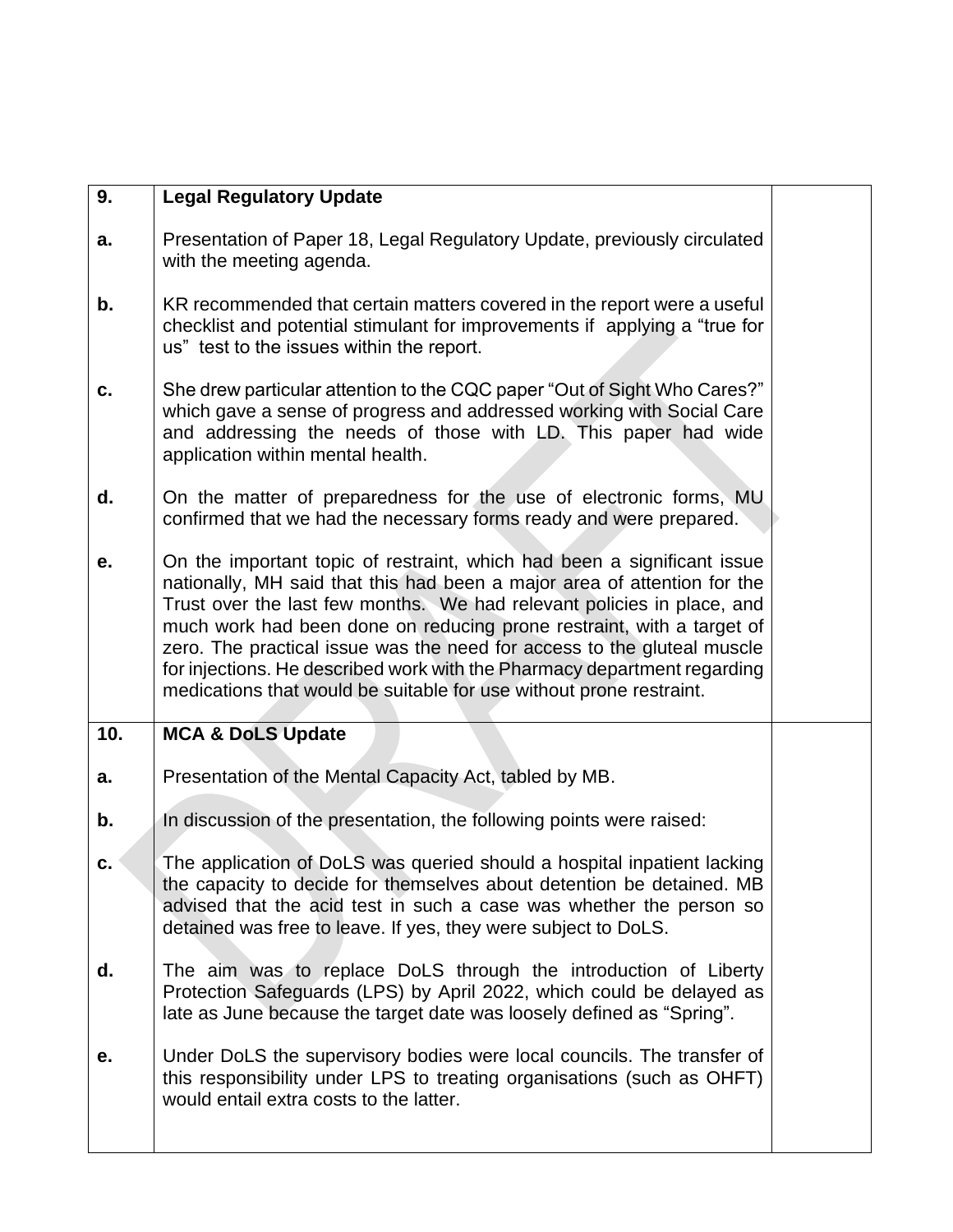| f.  | KR sought clarity as to whether MB was sure she would have capacity in<br>relation to structure and resource with the proposed increase in workload.<br>MB felt we would need a specific post and for someone to be AMCP<br>qualified.                                                                                                                                                                                                                                                                                                                                                                                                                                                                                                                                                                       |           |
|-----|--------------------------------------------------------------------------------------------------------------------------------------------------------------------------------------------------------------------------------------------------------------------------------------------------------------------------------------------------------------------------------------------------------------------------------------------------------------------------------------------------------------------------------------------------------------------------------------------------------------------------------------------------------------------------------------------------------------------------------------------------------------------------------------------------------------|-----------|
| g.  | MU agreed. He felt the new process would be a very admin heavy. The<br>MHA office do not currently process or monitor DoLS.                                                                                                                                                                                                                                                                                                                                                                                                                                                                                                                                                                                                                                                                                  |           |
| h.  | JA thanked MB for a clear comprehensive and encouraging presentation.                                                                                                                                                                                                                                                                                                                                                                                                                                                                                                                                                                                                                                                                                                                                        |           |
| 11. | <b>Trends in Mental Health Act</b>                                                                                                                                                                                                                                                                                                                                                                                                                                                                                                                                                                                                                                                                                                                                                                           |           |
| а.  | Presentation of Paper 19, Headline Report, previously circulated with the<br>meeting agenda.                                                                                                                                                                                                                                                                                                                                                                                                                                                                                                                                                                                                                                                                                                                 |           |
| b.  | The CQC visit to Opel Ward on 16 October was positive and<br>$\bullet$<br>complimentary on staff and the care of patients. No trust issues<br>were raised.<br>People were attending training but records were not being updated;<br>$\bullet$<br>he was working with L&D to rectify this.<br>A lot of online work had been done to prepare electronic forms and<br>$\bullet$<br>to plan for assessments under COVID conditions that did not allow<br>face to face assessments.<br>There were 3 invalid detentions this year to date. They were all<br>$\bullet$<br>owing to technical issues under Section 15 of MHA, such as<br>missing signatures on forms.<br>Managers had caught up on the backlog of hearings; only 11<br>$\bullet$<br>remained. The MHA office had done a sterling job of catching up. |           |
| C.  | MB asked about patients on long term Section 17 leave. It would be useful<br>if information could be provided.<br>MU undertook to do so in future reports.                                                                                                                                                                                                                                                                                                                                                                                                                                                                                                                                                                                                                                                   | <b>MU</b> |
| d.  | KR asked for a breakdown of detention details by patient category and<br>length of detention. Again, MU undertook to include this in future<br>reports.                                                                                                                                                                                                                                                                                                                                                                                                                                                                                                                                                                                                                                                      | <b>MU</b> |
| 12. | <b>Topics for Next Meeting (ALL)</b>                                                                                                                                                                                                                                                                                                                                                                                                                                                                                                                                                                                                                                                                                                                                                                         |           |
| a.  | KR felt it would be appropriate for Hannah Wright, Temporary Risk<br>Manager to attend to discuss risk as a small number of items on the Risk<br>Register relate to this Committee. She would not need to attend every<br>meeting and the agenda item would not need to be long, but such an item                                                                                                                                                                                                                                                                                                                                                                                                                                                                                                            |           |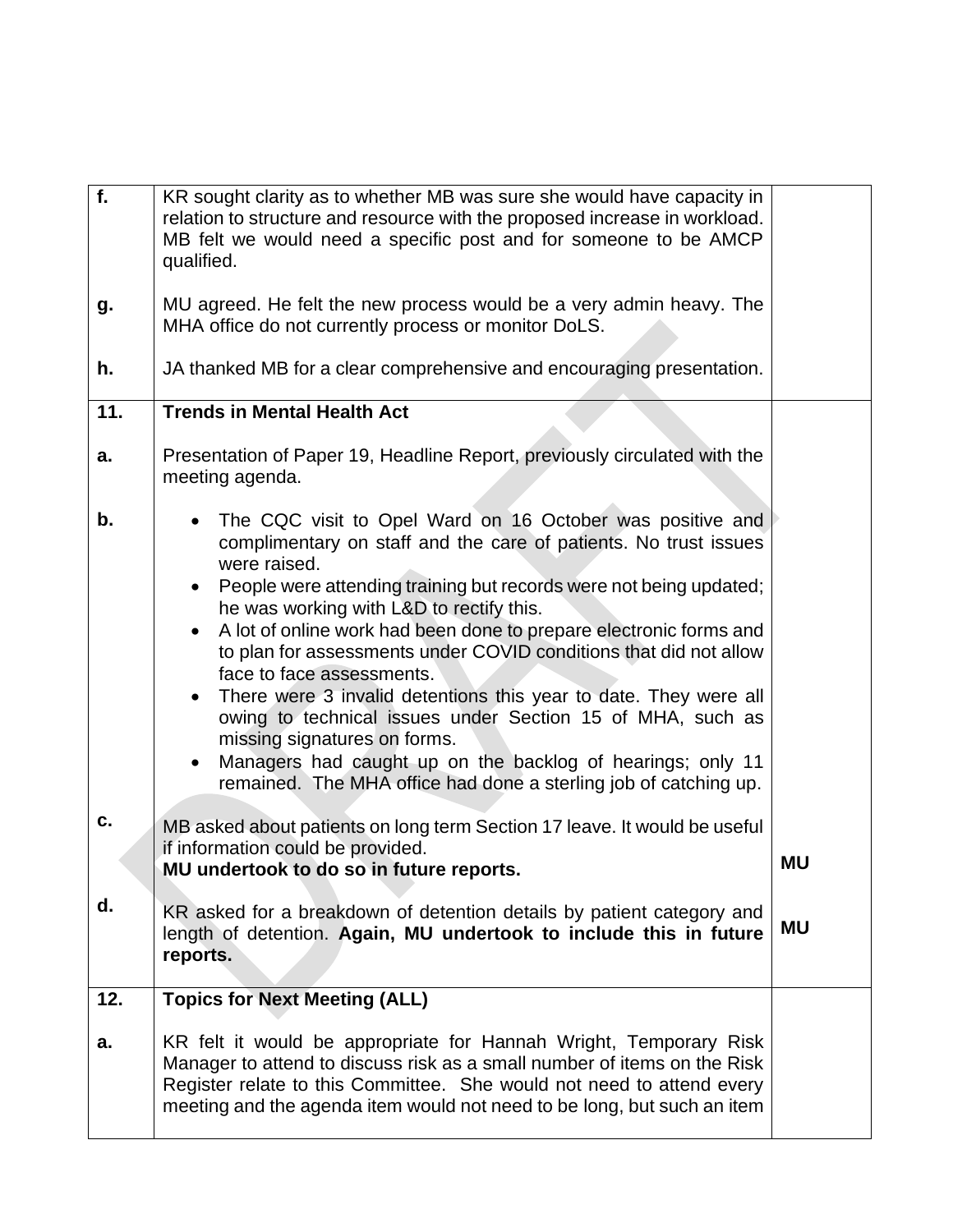|     | would contribute to Board assurance that the relevant risks were being<br>mitigated and monitored.                                                                                                                                                                                                                                                                                                                                                                                                                                                                                                                                                                                                                                                                                                                                                                                                                                                                                                                                                                                                                                                                                                                                                                                                                                                  |               |
|-----|-----------------------------------------------------------------------------------------------------------------------------------------------------------------------------------------------------------------------------------------------------------------------------------------------------------------------------------------------------------------------------------------------------------------------------------------------------------------------------------------------------------------------------------------------------------------------------------------------------------------------------------------------------------------------------------------------------------------------------------------------------------------------------------------------------------------------------------------------------------------------------------------------------------------------------------------------------------------------------------------------------------------------------------------------------------------------------------------------------------------------------------------------------------------------------------------------------------------------------------------------------------------------------------------------------------------------------------------------------|---------------|
| b.  | Information was still sought on what looked like a spike in discharges<br>during COVID first wave and outcomes.<br>MH and SMc would discuss offline and bring back to the next<br>meeting.                                                                                                                                                                                                                                                                                                                                                                                                                                                                                                                                                                                                                                                                                                                                                                                                                                                                                                                                                                                                                                                                                                                                                          | <b>MC/SMc</b> |
| C.  | JA was interested in establishing whether the standards for initial<br>detention under the Act were compatible with standards for discharge.                                                                                                                                                                                                                                                                                                                                                                                                                                                                                                                                                                                                                                                                                                                                                                                                                                                                                                                                                                                                                                                                                                                                                                                                        |               |
|     | <b>OTHER BUSINESS</b>                                                                                                                                                                                                                                                                                                                                                                                                                                                                                                                                                                                                                                                                                                                                                                                                                                                                                                                                                                                                                                                                                                                                                                                                                                                                                                                               |               |
| 13. | Any other business                                                                                                                                                                                                                                                                                                                                                                                                                                                                                                                                                                                                                                                                                                                                                                                                                                                                                                                                                                                                                                                                                                                                                                                                                                                                                                                                  |               |
| а.  | JA invited questions or comments from Governors:                                                                                                                                                                                                                                                                                                                                                                                                                                                                                                                                                                                                                                                                                                                                                                                                                                                                                                                                                                                                                                                                                                                                                                                                                                                                                                    |               |
|     | Myrddin Roberts felt it had been an excellent meeting; he<br>particularly commended MB's presentation. He drew attention to<br>the availability of legal aid at tribunals<br>Mike Hobbs also felt it was a very valuable meeting and he had<br>appreciated the engagement and clarity. He found the explanation<br>of zero prone restraint especially interesting. He would also be<br>interested in an ethnicity breakdown and felt that Governors would<br>benefit from training concerning the MHA.<br>Hannah-Louise Toomey thanked the committee and expressed<br>appreciation for the presentations and the answering of questions.<br>She felt the Trust had flourished during COVID and it made her feel<br>proud.<br>Benjamin Glass raised 2 questions:<br>i. The availability of information on use of restraint over the last 12<br>months, and if it had changed during COVID?<br>MH confirmed that we do have this information, and that it was presented<br>to a weekly meeting. There is information regarding this on the Freedom<br>of Information Section on the intranet. MH confirmed we had seen a small<br>increase during COVID.<br>If information was held on MHA applications for people with autism<br>ii.<br>and/or LD over the last 12 months?<br>MH confirmed we have a limited number of beds for people with Learning |               |
|     | Disabilities. We do not provide general beds but will potentially have                                                                                                                                                                                                                                                                                                                                                                                                                                                                                                                                                                                                                                                                                                                                                                                                                                                                                                                                                                                                                                                                                                                                                                                                                                                                              |               |